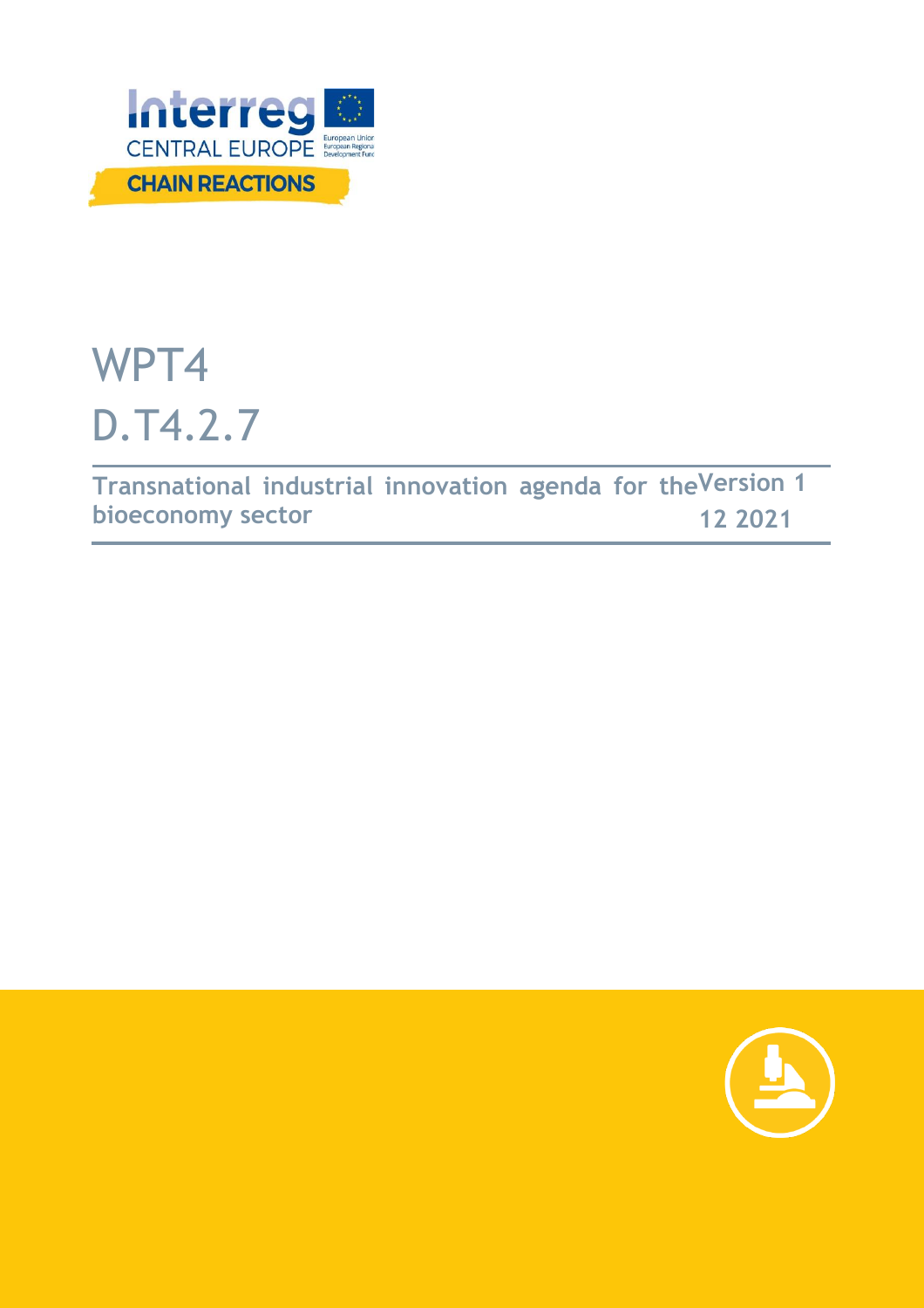



| <b>Project information</b>               |                                                                                    |  |  |  |  |
|------------------------------------------|------------------------------------------------------------------------------------|--|--|--|--|
| Project Index Number:                    | CE1519                                                                             |  |  |  |  |
| Project Acronym:                         | <b>CHAIN REACTIONS</b>                                                             |  |  |  |  |
| Project Title:                           | Driving smart industrial growth through value chain innovation                     |  |  |  |  |
| Website:                                 | https://www.interreg-central.eu/Content.Node/CHAIN-REACTIONS.html                  |  |  |  |  |
| Start Date of the Project:               | 01.04.2019                                                                         |  |  |  |  |
| Duration:                                | 36 Months                                                                          |  |  |  |  |
| <b>Document Control page</b>             |                                                                                    |  |  |  |  |
| Deliverable Title (overall):             | D.T4.2.3-7: Transnational industrial innovation agendas                            |  |  |  |  |
| Deliverable Title<br>(target sector):    | D.T4.2.7 - Transnational industrial innovation agenda for the bioeconomy<br>sector |  |  |  |  |
| Lead Contractor of the De-<br>liverable: | PP2 - Styrian Technology Park                                                      |  |  |  |  |
| Responsible PP duo of:                   | PP9 - Bioeconomy Cluster                                                           |  |  |  |  |
|                                          | PP7 - Wroclaw Technology Park                                                      |  |  |  |  |
| Authors:                                 | PP9 - Bioeconomy Cluster                                                           |  |  |  |  |
|                                          | PP7 - Wroclaw Technology Park                                                      |  |  |  |  |
| <b>Contractual Delivery Date:</b>        | 30.11.2021                                                                         |  |  |  |  |
| <b>Actual Delivery Date:</b>             | 15.12.2021                                                                         |  |  |  |  |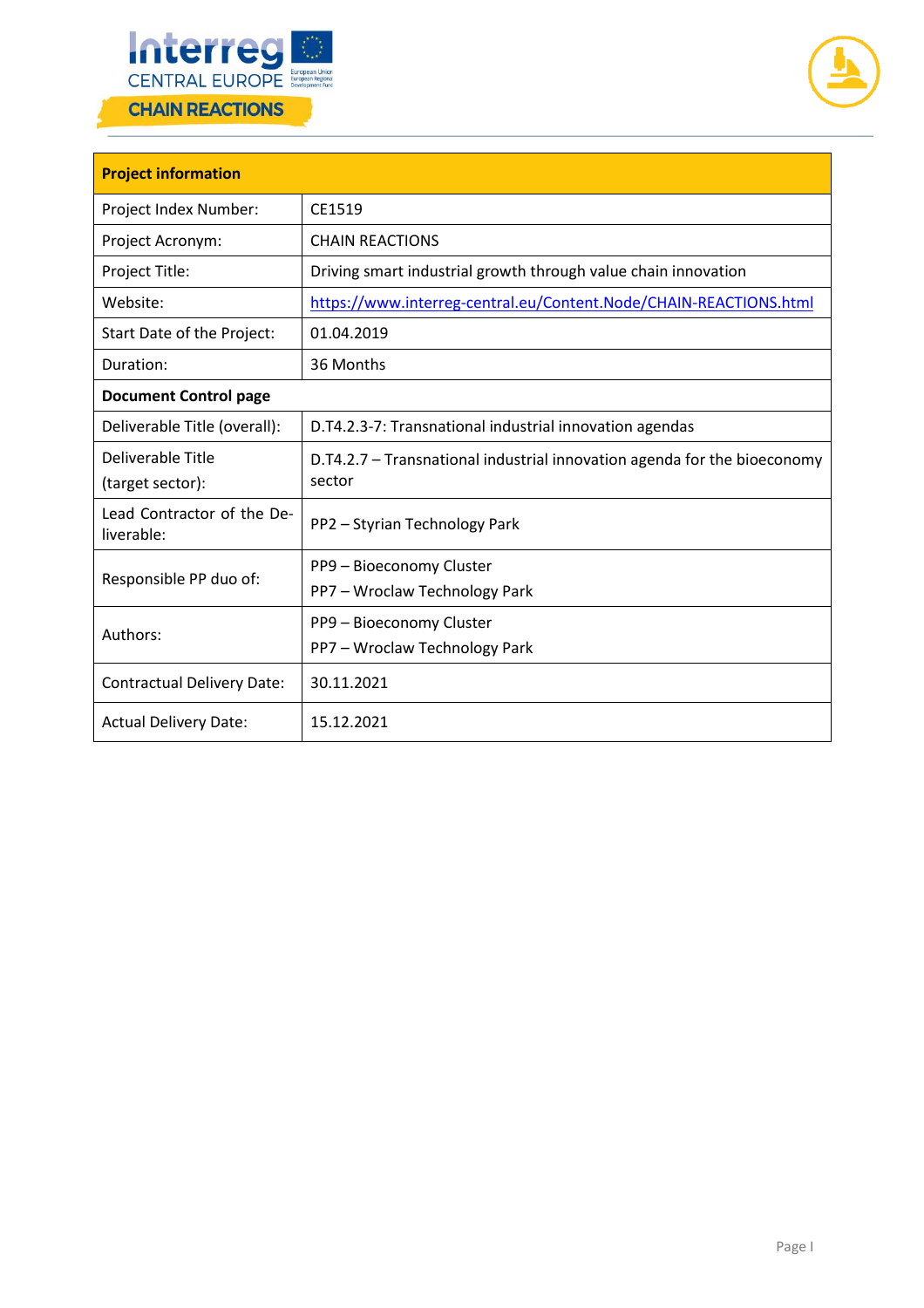



# **Table of content**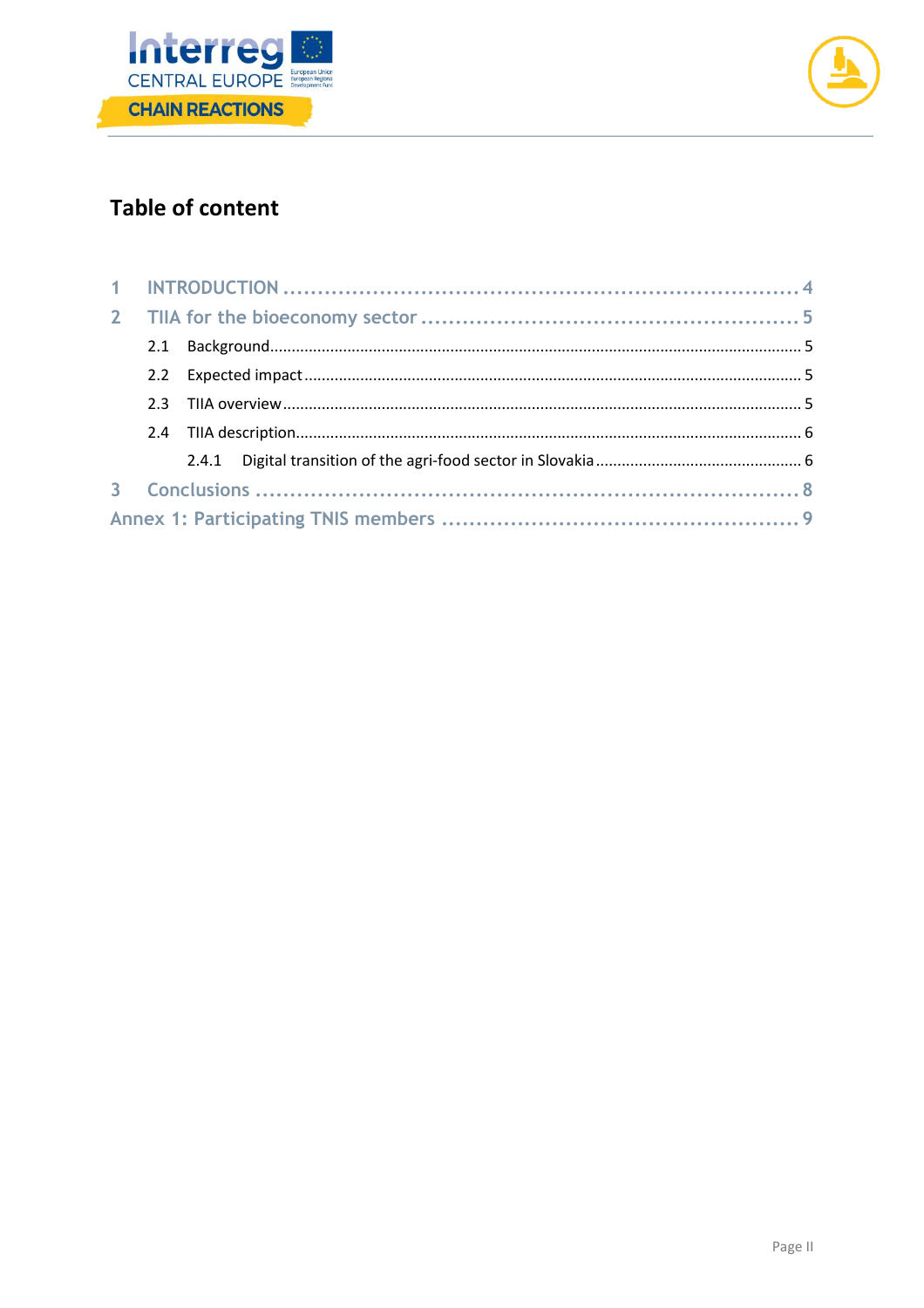



# **Abbreviations**

- IGA Innovation and Growth Alliance
- TIA Transnational Innovation Activities
- TIAW Transnational Innovation Agenda Workshop
- TIIA Transnational industrial innovation Agenda
- TIIR Transnational Industrial Innovation Roadmap
- TNIS Transnational networks of innovations stakeholders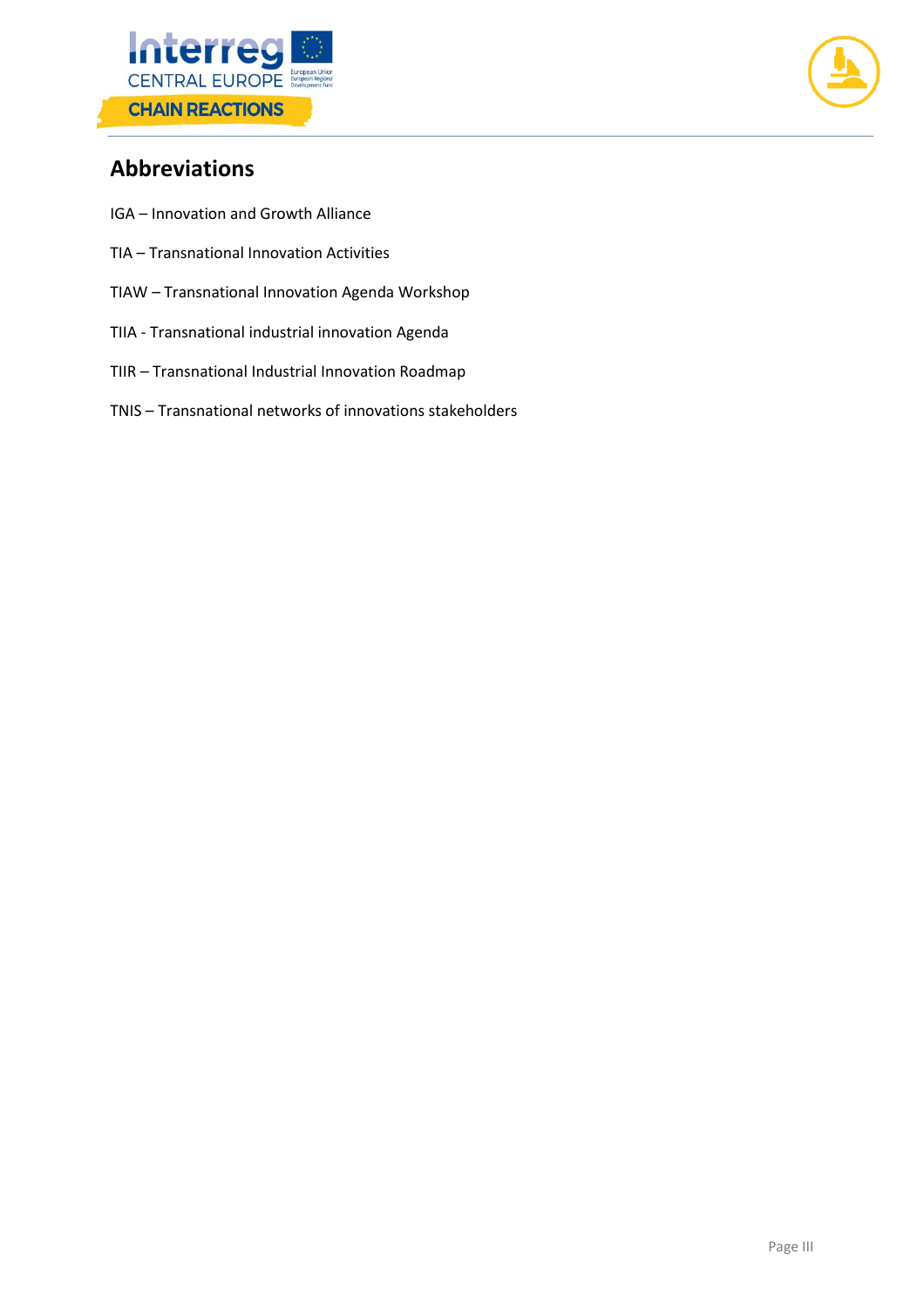



# <span id="page-4-0"></span>**1 INTRODUCTION**

CHAIN REACTIONS project addresses the challenge for industrial regions not benefitting from innovation activities from large leading corporations to increase regional capacity to absorb new knowledge and turn it into competitiveness edge and business value. There is a strong need to help SMEs to overcome capacity shortages for innovation and integration into transnational value chains. The project aims at empowering regional ecosystems with the knowledge and tools to help businesses overcome those barriers and generate sustained growth through value chain innovation.

In order to create transnational open spaces for collaboration (e.g. value chain based) the activities for Building open collaboration spaces for transnational RIS3 implementation (WPT4), will be based on previous project activities, mostly IGAs established in each of the target regions (O.T2.1) and Value chain innovation models and instruments implemented in each target region as a driver to S3 (O.T3.2).

More specifically, the activities for preparation of Transnational industrial innovation agendas(A.T4.2) will be based on Thematic industrial innovation roadmaps (O.T4.1), which have been developed in each of the selected industrial sectors by transnational networks of relevant innovations stakeholders will be established and build on identified technological and societal trends of potential innovative developments (technologies, processes, business models and their interactions).

Each **transnational industrial innovation agenda**, i.e. concrete innovation activities to be performed in the project regions and transnationally in order to realise the necessary development identified in the roadmaps and ensure industrial leadership in the selected industrial sectors, will be based on the outcomes of the 2nd TIAW.

The agendas will be coherent with S3 in the project regions and will provide the basis for potential future joint activities and transnational investments.

Overall, the thematic innovation agendas are one of the three outputs within the WPT4, linking the identified potential with plans for transnational exploitation:

- O.T4.1 Thematic industrial innovation roadmaps;
- **O.T4.2 Thematic innovation agendas;**
- O.T4.3 Thematic transnational exploitation plans and open collaboration spaces.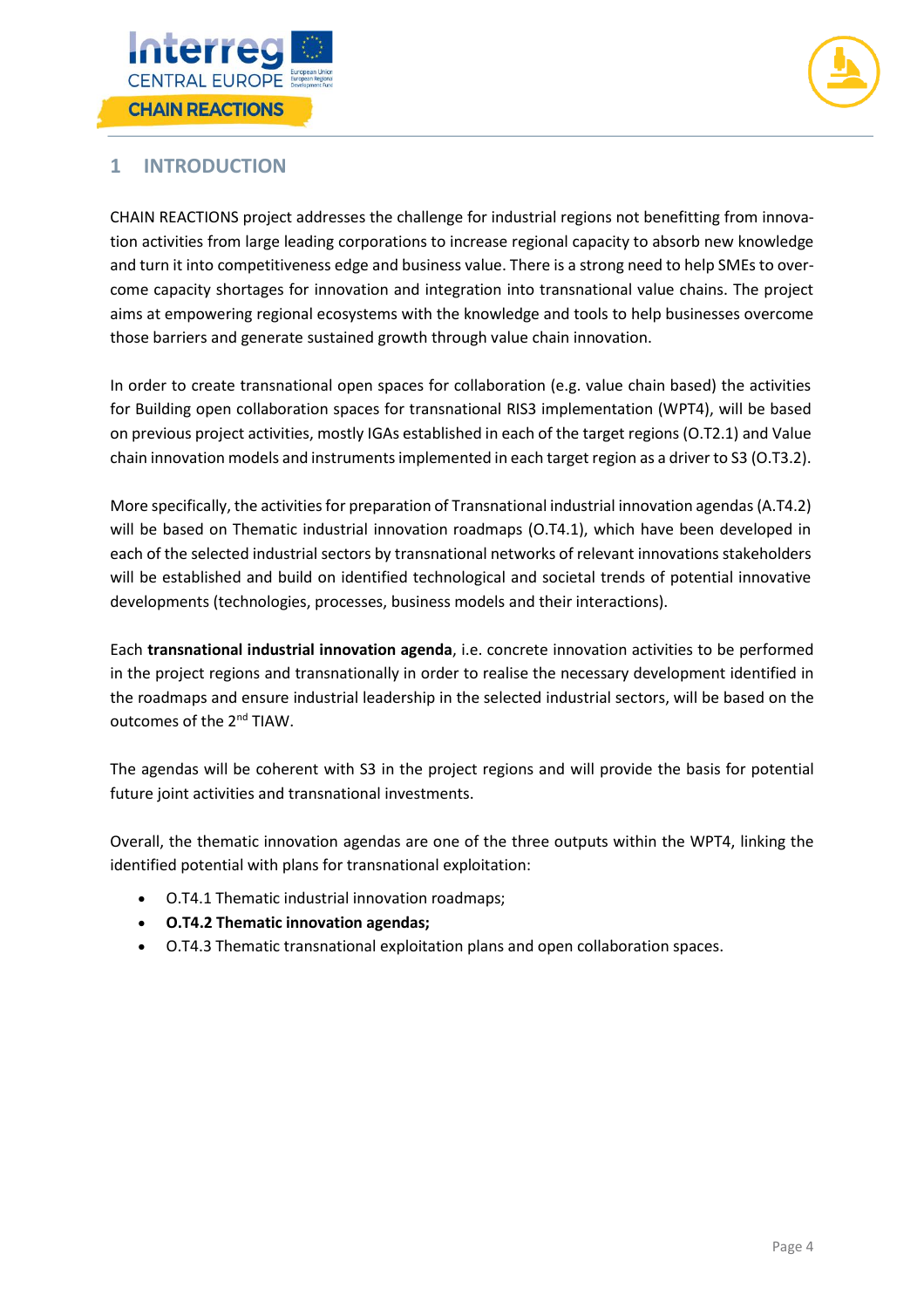



# <span id="page-5-0"></span>**2 TIIA for the bioeconomy sector**

## <span id="page-5-1"></span>**2.1 Background**

The TIIA is based on the previous project activities:

- D.T4.1.5 Establishing transnational networks of innovations stakeholders for the bioeconomy sector,
- D.T4.1.6 Transnational industrial innovation roadmap workshop,
- D.T4.1.11 Transnational industrial innovation roadmap for the bioeconomy sector,
- D.T4.1.17 Industrial innovation workshop for the bioeconomy sector in the regions of Wroclaw (Poland) and Nitra (Slovakia),
- D.T4.2.1 Transnational innovation agenda workshop 1, and
- D.T4.2.2 Transnational innovation agenda workshop 2.

During the TIAW #2 the following TIA was proposed:

#### **Name of TIA**

Digital transition of the agri-food sector in Slovakia

#### <span id="page-5-2"></span>**2.2 Expected impact**

Within the partnership of the project CHAIN REACTIONS, BEC and WTP prepared the Transnational Innovation Agenda for the bioeconomy sector. The main impact that the partnership expects to reach by implementing the activities is to ensure the digital transformation of rather traditional sector, which is agri-food. The aim is to bring digital innovations closer to stakeholders in agri-food sector (mainly to SMEs) and to ensure transfer of knowledge from research to practice. In addition, the transnational cooperation will be fostered with DIHs in other countries, mainly with Level 4.0 (DIH Wroclaw).

#### <span id="page-5-3"></span>**2.3 TIIA overview**

| <b>Transnational industrial innovation agenda for the bioeconomy</b> |             |                                                                                                                                |                                                          |                |                                  |                                                     |  |  |
|----------------------------------------------------------------------|-------------|--------------------------------------------------------------------------------------------------------------------------------|----------------------------------------------------------|----------------|----------------------------------|-----------------------------------------------------|--|--|
| sector                                                               |             |                                                                                                                                |                                                          |                |                                  |                                                     |  |  |
| <b>Name of</b>                                                       | Timeframe   | Partners in-                                                                                                                   | Expected                                                 | Estimated      | Source of                        | Geographical                                        |  |  |
| <b>TIA</b>                                                           |             | volved                                                                                                                         | impact                                                   | costs          | founding                         | scope                                               |  |  |
| Digital tran-<br>sition of the<br>agri-food<br>sector in<br>Slovakia | 2021 - 2025 | BEC, WTP,<br>Slovak Uni-<br>versity of Ag-<br>riculture in<br>Nitra, Na-<br>tional Agri-<br>cultural and<br><b>Food Centre</b> | Digital<br>transfor-<br>mation of<br>agri-food<br>sector | 5 000 000<br>€ | $ESIF + pri-$<br>vate<br>sources | Regional +<br>some activi-<br>ties<br>transregional |  |  |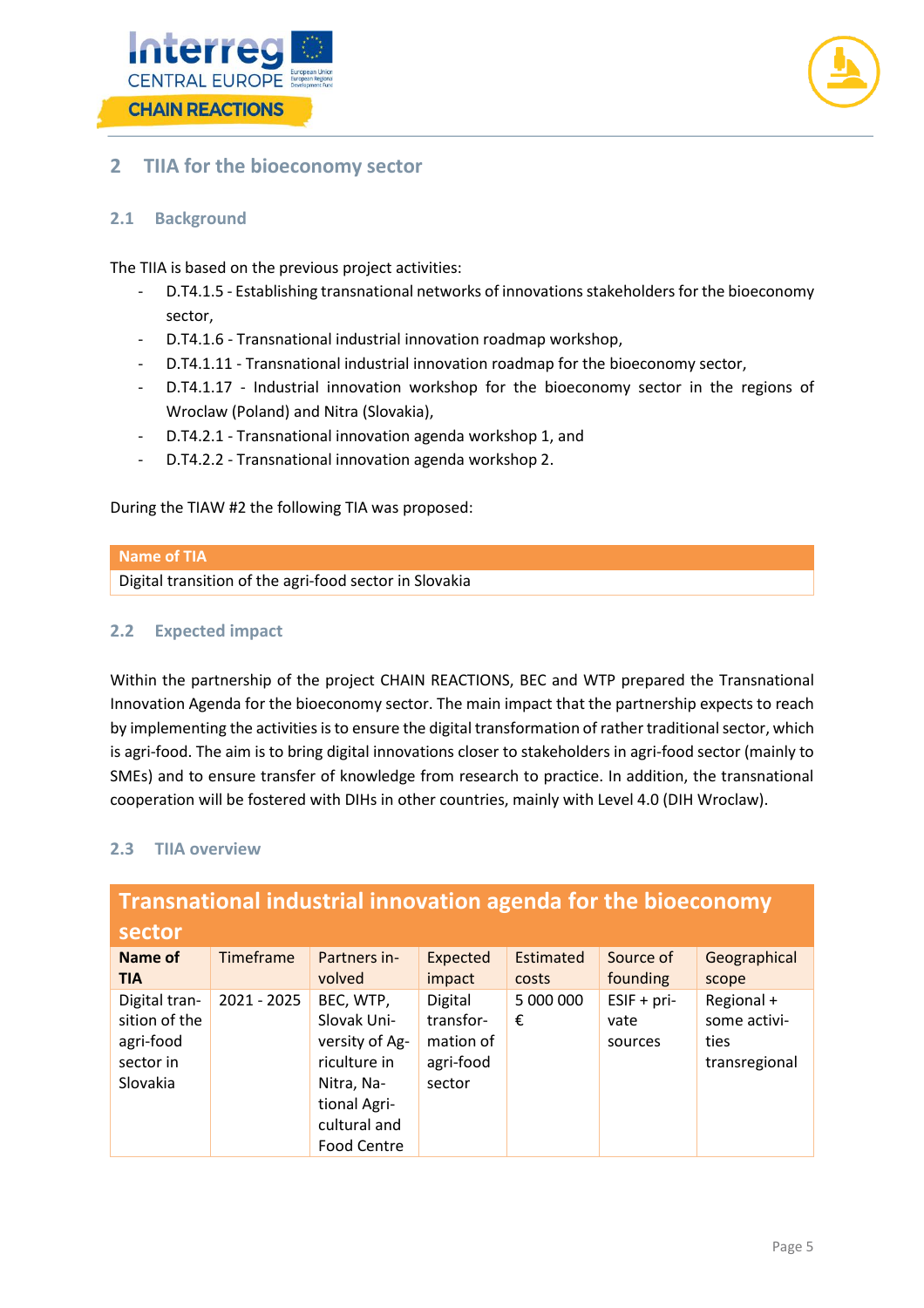



## <span id="page-6-0"></span>**2.4 TIIA description**

#### <span id="page-6-1"></span>**2.4.1 Digital transition of the agri-food sector in Slovakia**

#### *Brief description*

BEC will establish Digital Innovation Hub in agri-food in Slovakia. Transfer of knowledge from experienced partner WTP is an important contribution to this innovation action.

#### *Role of TNIS members and other participants*

**BEC** will act as coordinator of DIH in agri-food in Slovakia. It will mobilize its network of stakeholders to actively participate in the activities of DIH and will search for funding opportunities for the activities of DIH.

**Slovak University of Agriculture in Nitra** will be one of the key partners in DIH consortium and will acts as a provider of expertise and infrastructure. The structures existing within the university will be also used for the activities of DIH (e.g. Research Centre AgroBioTech, EIT Food Hub, Food Incubator, etc.).

**National Agricultural and Food Centre** will also act as a partner in DIH consortium and as a provider of decision support tools for agri-food stakeholders. It will also provide its ready-to-use digital decision support tool for dairy farmers.

**WTP´s** main role will be to provide knowledge on digitalization topics, share experience and best practice examples. WTP will also facilitate access to its technological line, which can be used mainly in life science industry, particularly in food, dietary supplements and bioactive substances sector. It operates in sharing economy concept and thus, creates potential for the use by interested Slovak companies.

#### *Proposed starting date*

2021 – Some of the activities have already started. Partners organized mutual events and knowledge exchange workshops to discuss how DIHs in other countries work and what type of services they provide.

#### *Duration*

2025 – This period of time includes the official set-up of DIH, including business and financial plan (incl. strategy, mission and vision), stakeholder map, setting of the portfolio of services based on the competencies of all partners, registration in JRC catalogue and start up of the first activities of DIH towards digital transition of agri-food.

#### *Region of implementation*

The action will be implemented mainly in Slovakia. However, some of the activities might be organized also in other countries, such as workshops, trainings, etc.

#### *Estimated costs*

5 000 000 Eur – however, this budget is envisaged not only for the establishment of DIH, but also for its longer-term operation. It includes soft and investment resources, incl. investments in infrastructure and human resources.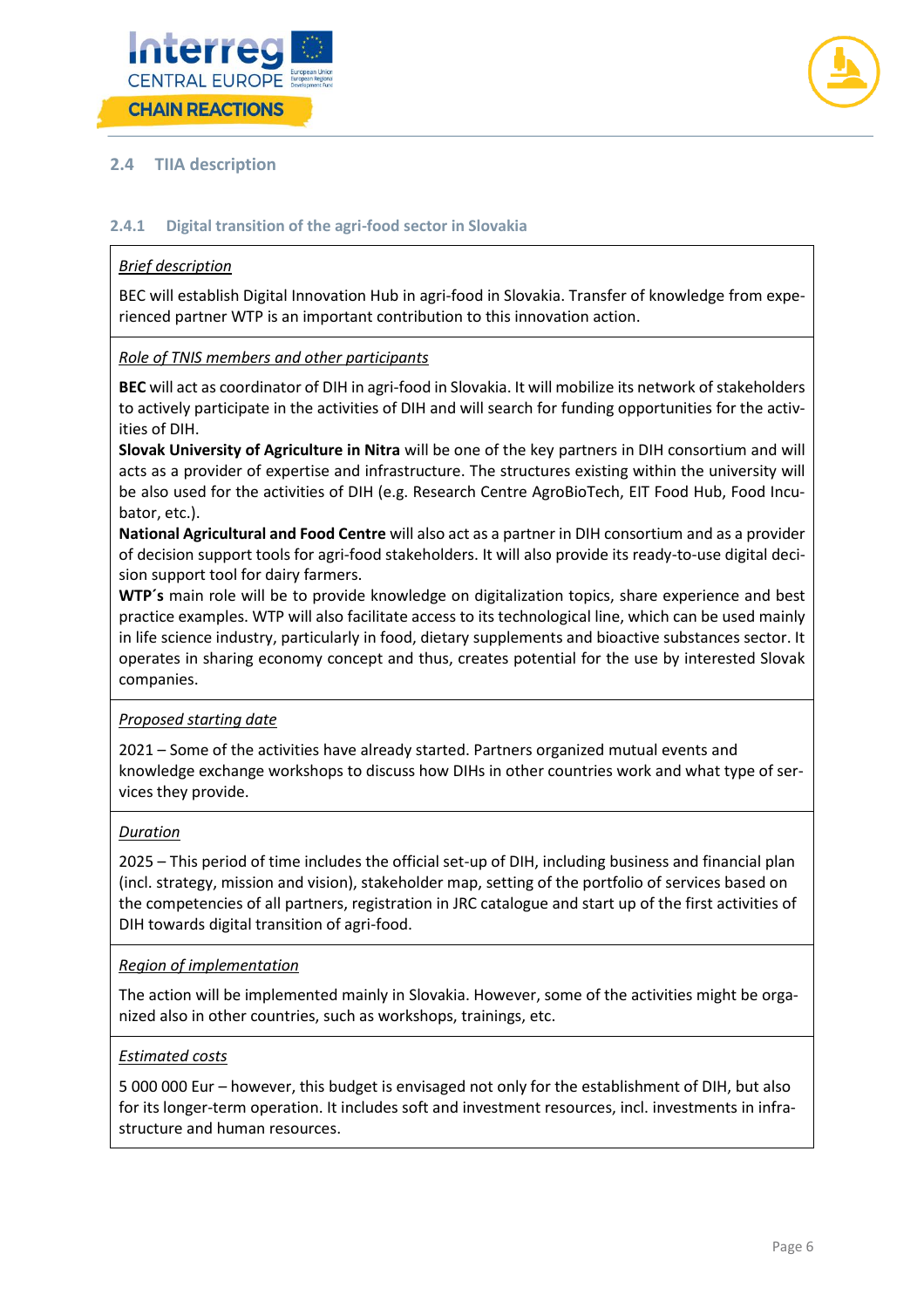



### *External needs*

Technical universities might be involved in the later stages of DIH operation, mainly as providers of digitalization services to SMEs and other stakeholders.

#### *Contribution of activities to the expected impact*

After the official establishment of DIH, tailored advisory services will be provided to agri-food SMEs in order to strengthen their innovation activities (also linked to the use of digital technologies and solutions) and to ensure better transfer of knowledge from research to practice.

#### *Links to regional/national/EU policies and strategies*

In respect to the preparation of the future CAP Strategic Plan for the period 2021 – 2027, EC stated that one of the weaknesses of Slovakia is that there is no DIH focused on agri-food sector. Therefore, this innovation activity responds to the recommendation from EC. In addition, the idea of DIH in agri-food has already been incorporated into the Integrated Regional Development Strategy of the Nitra Region, which creates a good precondition for supporting this initiative and securing future funding of the DIH.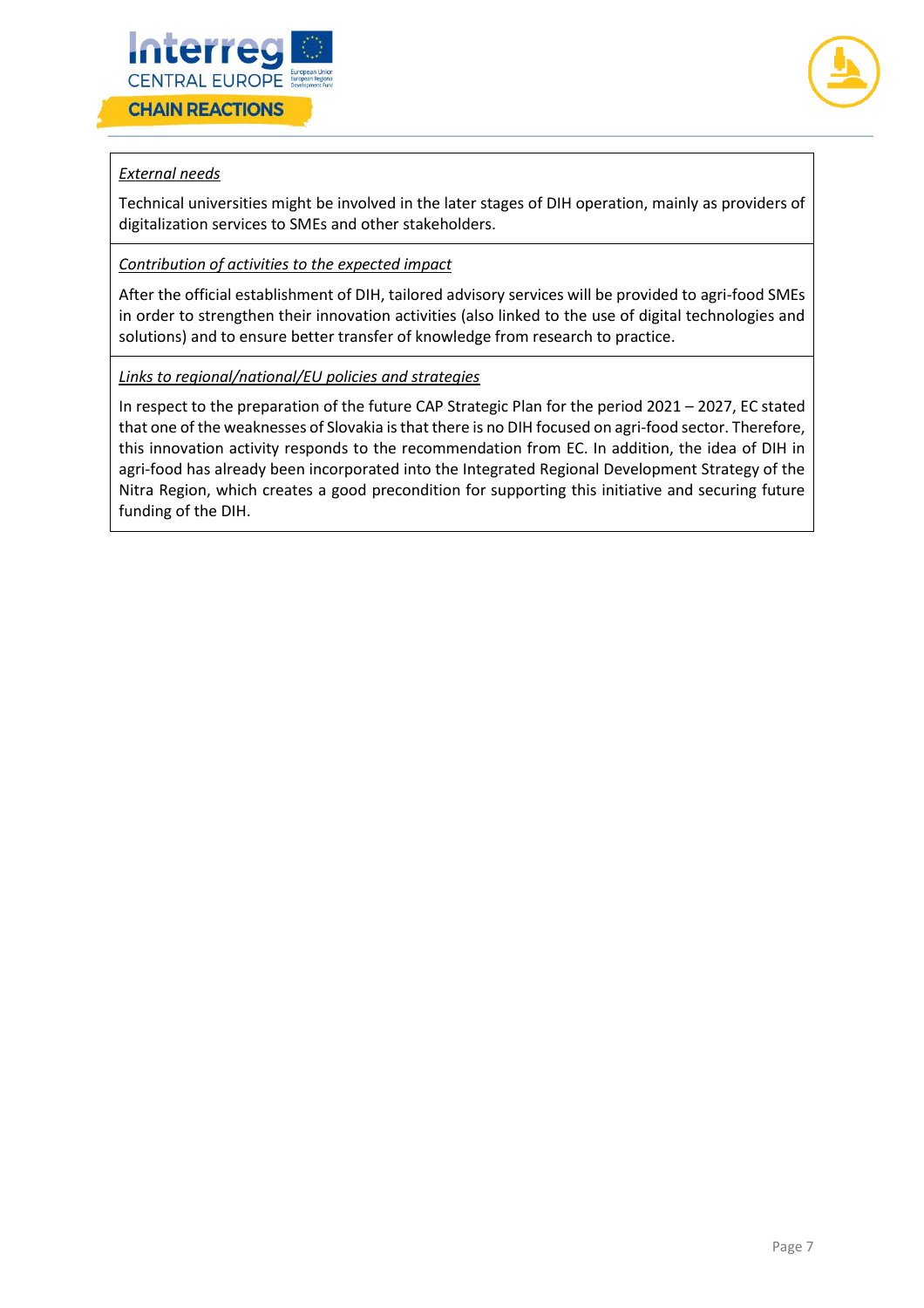



# <span id="page-8-0"></span>**3 Conclusions**

The European Commission (EC) is investing in Digital Innovation Hubs as means to support businesses in their digital transformation and is promoting cooperation among them. DIHs are heterogeneous groups of actors and so is their relationship with regional smart specialization strategies and processes (S3). DIH in agri-food in Slovakia will be established as an outcome of the S3 process. In terms of S3 implementation it will focus on leading a S3 priority area, which is agri-food. Furthermore, it will provide a mixed portfolio of activities designed in interaction with regional stakeholders and international partners.

By implementing the Transnational industrial innovation agenda for the bioeconomy sector, the project partners BEC and WTP expect to contribute to smooth digital transformation of agri-food SMEs in Slovakia and to ensure continuous transfer of knowledge on technological opportunities at transnational level.

The total cost of foreseen activities is 5000 000 Eur, which are foreseen to be covered by ESIF and private sources generated from the provision of services once the DIH is established and functioning.